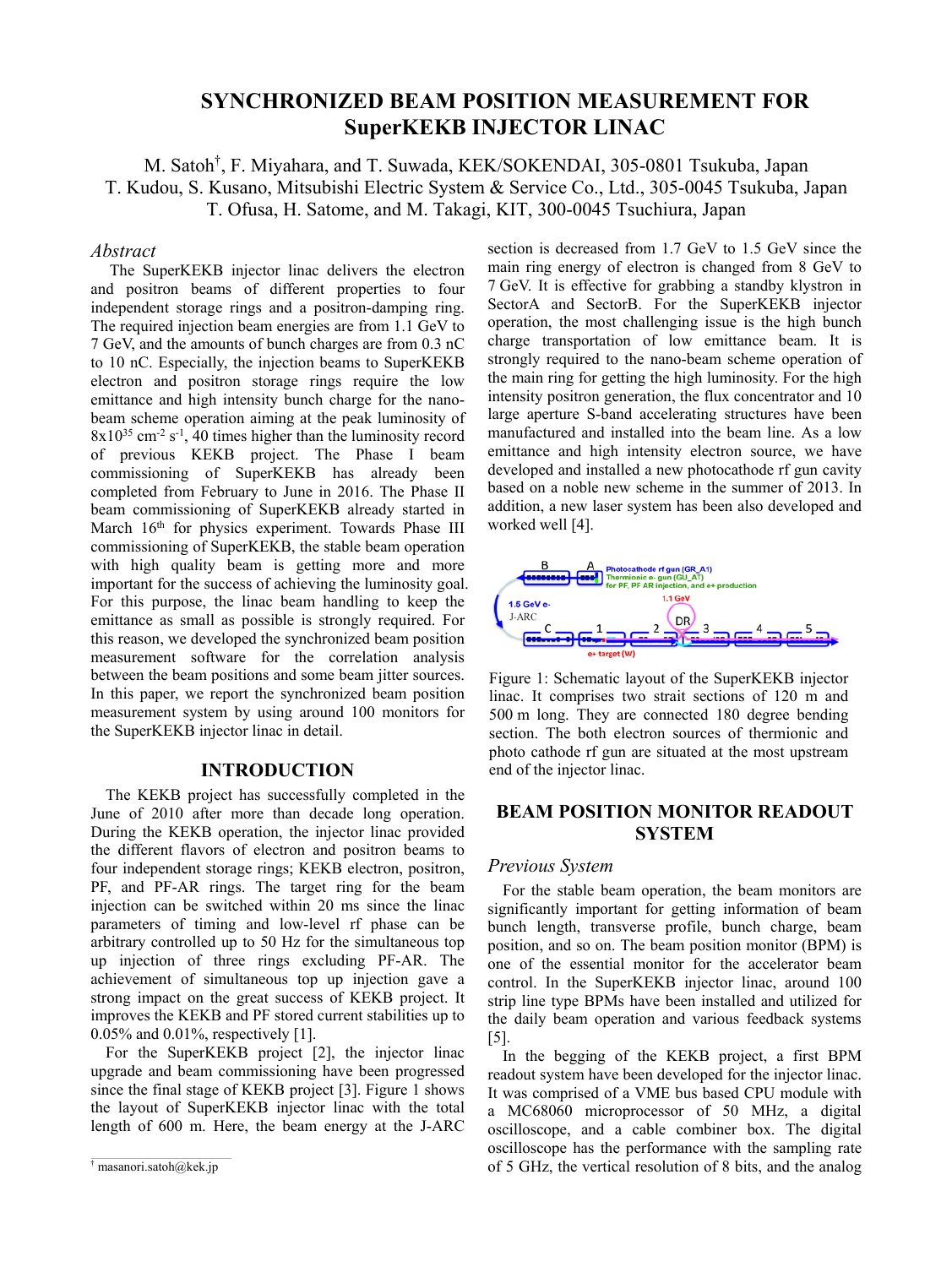

Figure 2: Schematic drawing of the previous BPM readout system by using a fast digital oscilloscope based on the Windows operating system. One monitor station is comprised of an oscilloscope and a cable combiner box. It processes the analog signal from about 4 BPMs.

bandwidth of 1 GHz. The CPU module and the digital oscilloscope was communicated via GPIB bus. The client software showing beam orbit information can get the data of calculated beam position and bunch charge from the CPU module via linac control network. The speed performance of this system is around up to 1 Hz, which is limited by the communication speed of GPIB bus. The control system software was a in house system based on remote procedure call.

Towards the simultaneous top up injection of KEKB electron, positron, and PF rings, the beam position measurement up to 50 Hz was getting important. For this reason, the new BPM readout system has been developed and installed [6, 7]. We have adopted a WindowsXP based fast digital oscilloscope with the sampling frequency of 10 GHz, the vertical resolution of 8 bits, and the analog bandwidth of 1 GHz. We have continued to utilize the existing BPM heads and cable combiner boxes. Around 20 monitor stations process the analog signal from about 100 BPMs. One monitor station calculates the horizontal, vertical beam positions and bunch charge by using the analog waveform from BPMs through the cable combiner box as shown in Fig. 2.

In this system, CH1/CH2 and CH3/CH4 are used for the low bunch charge modes and the high bunch charge mode, respectively since it is impossible to change the vertical scale of oscilloscope in every 50 Hz. The low bunch charge mode from 0.1 nC to 1 nC are utilized for the light source injection and KEKB electron ring injection. The high bunch charge operation around 10 nC is utilized as the primary electron impinging on tungsten target for positron beam production. The control software



Figure 3: Beam orbit panel developed by Python/Tk script. The plots show the horizontal (top), vertical (middle) beam positions in the units of mm, and bunch charge in the unit of nC at each BPM location through the electron gun to the end of beam transport line.

of this system has been developed with Experimental Physics and Industrial Control System (EPICS) framework [8]. We have developed the EPICS Input/Output Controller (IOC) for this system by using Microsoft Visual Studio 2005 C++, TekVisa, and EPICS base R3.14.8.2 environments. Figure 3 shows the example of beam orbit display panel developed by using Python scripting language. The calculated beam position and bunch charge data can be accessed via EPICS process variables (PV). These PVs are utilized for many highlevel applications like an energy feedback system. The repetitive data acquisition speed performance of this system is up to around 150 Hz with the data length of 20 k points and simultaneous 4 channels measurement.

#### *Current System*

The previous BPM readout system has the beam position measurement precision of about 50 µm, which is enough performance for the KEKB project. However, the low emittance beam handling with the high bunch charge is one of the key goal indicators for the SuperKEKB injector linac. The precise alignment of accelerating structures and magnets less than 100 µm is strongly required to avoid the emittance growth caused by the transverse wake field effect. The high precision beam position measurement and control is necessary since high quality alignment is practically much difficult. For this reason, a new BPM readout system based on VME card has been developed and installed [9, 10].

The current BPM readout system consists of a VME CPU of MVME5500, a RAS board, an event receiver module (EVR), and a BPM readout board with four analog input channels. The BPM readout board is comprised of a main FPGA, four sub FPGA, four ADCs with the sampling frequency of 250 MHz, and the vertical resolution of 16 bits. In addition, it equips three variable attenuators, two band pass filters (BPFs), one low pass filter, two low noise amplifiers, and one calibration pulser for each input channel. The band pass sampling technique with the combination of 4<sup>th</sup> order Butterworth filter and 2nd order Bessel filter can make a high precision beam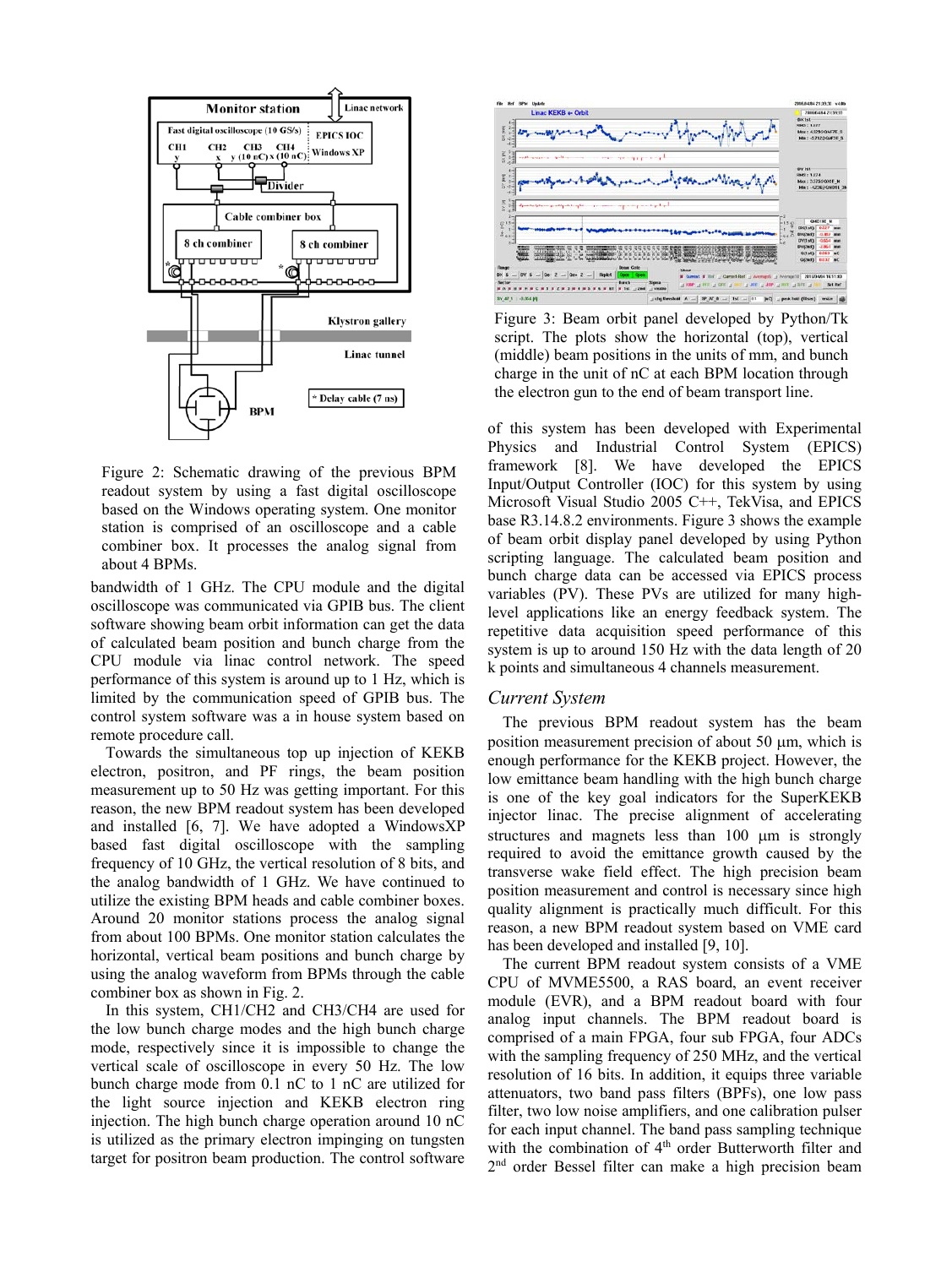position measurement up to 3 µm. It was convinced that the beam position measurement precisions of all BPMs are less than 10 µm. It satisfies with our final goal. The EPICS IOC as a control software is built by using EPICS base R3.14.12 running on VxWorks 6.8.3.

# **SYNCHRONIZED BEAM POSITION MEASUREMENT SYSTEM**

A synchronized beam position measurement system (SBPMS) is developed as the EPICS IOC with the EPICS base R3.14.12 running on the Linux of CentOS version 5 or 6. The SBPMS is monitoring the all waveform type PVs of 23 monitor stations. One waveform PV contains the horizontal, vertical beam positions, bunch charges of 1<sup>st</sup> and 2<sup>nd</sup> bunch for each BPM, the beam shot ID, and so on. The beam shot ID is delivered from the event generator module (EVG) to EVR installed in the BPM readout VME chassis. It is a cyclic counter of 16 bits. By comparing the beam shot ID, the SBPMS can collect only exactly synchronized beam shot data over all 23 BPM readout stations.

The SBPMS contains 12 EPICS PVs as follows. (1) and (2) are the waveform type PVs containing the BPM name information and the description about the data containing order in the DATA PV as the string characters. There are 10 DATA PVs of (3) corresponding to 10 different beam modes. The beam mode identifier is the last part of PV name which is presented by 3 characters like KBE, KBP, and so on.

- (1) LIiBM:BPM\_SYNC:NAMELIST
- (2) LIiBM:BPM\_SYNC:PROPLIST
- (3) LIiBM:BPM\_SYNC:DATA:[BeamMode]

If the SBPMS cannot obtain the updated PV data from the BPM EPICS IOC until the predefined timeout value, the corresponding parts of synchronized beam position data are filled with zero values. Even in such case, the high-level applications can use the updated synchronized PVs including some zero values.

In the SuperKEKB injector linac, the fast rf monitor has been also developed and utilized for the daily operation [11]. This monitor also can handle the beam shot ID provide by the EVG system. The similar synchronized data management IOC is now under development about the rf monitor. We have a plant to compare the synchronized shot-by-shot data between the BPM data, rf phase data, and rf amplitude data in the near future. In addition, the similar framework will be applied to also the pulsed magnet control system [12]. Eventually, the comparison among the BPM data and the other monitor system data for each exact same trigger shot could give some useful information to find the beam jitter origins [13].

### **CONCLUSIONS**

The synchronized beam position measurement framework is developed for the SuperKEKB injector linac. This system is the EPICS IOC running on the Linux server computer. The similar framework will be applied

to the other systems like the rf monitors and pulsed magnet controllers. Eventually, the correlation analysis between the beam position and other data could bring us the detailed information about the source of beam fluctuation. It will be greatly helpful for the high quality beam operation required for the SuperKEKB Phase III commissioning.

#### **REFERENCES**

- [1] M. Akemoto *et al*., Prog. Theor. Exp. Phys., 2013, 03A002.
- [2] Y. Ohnishi *et al.*, "Report on SuperKEKB Phase 2 Commissioning", MOXGB1, in these proceedings *(IPAC'18)*, Vancouver, British Columbia, Canada, Apr. to May 2018.
- [3] M. Satoh *et al*., "Commissioning Status of SuperKEKB Injector Linac", MOPMF075, in these proceedings *(IPAC'18)*, Vancouver, British Columbia, Canada, Apr. to May 2018.
- [4] R. Zhang, X. Zhou, T. Natsui, Y. Ogawa, and M. Yoshida, "Yb/Nd Doped Hybrid Solid Laser of RF Gun and Beam Commissioning for Phase-II of SuperKEKB", WEPML060, in these proceedings *(IPAC'18)*, Vancouver, British Columbia, Canada, Apr. to May 2018.
- [5] T. Suwada, N. Kamikubota, H. Fukuma, N. Akasaka, and H. Kobayashi, "Stripline-type beam-positionmonitor system for single-bunch electron/positron beams", Nucl. Instr. Methods in Physics Research **A**  440, 2000, pp. 307-319.
- [6] M. Satoh, T. Suwada, K. Furukawa, Y. Hu, T. Kudou, and S. Kusano, "EPICS IOC of WINDOWSXP-Based Oscilloscope for Fast BPM Data Acquisition System", in *Proc. ICALEPCS2009*, Kobe, Japan, 2009, pp.567-569.
- [7] T. Aoyama, T. Nakamura, K. Yoshii, N. Iida, M. Satoh, and K. Furukawa, "Upgrade of Readout System for Beam Position Monitors in the KEKB Beam Transport Line", in *Proc. ICALEPCS2009*, Kobe, Japan, 2009, pp.495-497.
- [8] M. Satoh, K. Furukawa, K. Mikawa, F. Miyahara, Y. Seimiya, T. Suwada, K. Hisazumi, T. Ichikawa, T. Kudou, S. Kusano, Y. Mizukawa, H. Saotome, and M. Takagi, "Control System Status of SuperKEKB Injector LINAC", in *Proc. ICALEPCS2015*, Melbourne, Australia, Oct. 2015, pp.170-172.
- [9] R. Ichimiya, T. Suwada, M. Satoh, F. Miyahara, and K. Furukawa, "High Position Resolution and High Dynamic Range Stripline Beam Position Monitor (BPM) Readout System for the KEKB Injector Linac towards the SuperKEKB", in *Pro. IBIC2014*, Monterey, USA, Sep. 2014, pp.637-641.
- [10] F. Miyahara, K. Furukawa, M. Satoh, Y. Seimiya, T. Suwada, R. Ichimiya, and H. Saotome, "High Position Resolution BPM Readout System with Calibration Pulse Generators for KEK e+/e- Linac", in *Proc. IBIC2015*, Melbourne, Australia, Sep. 2015, pp. 369-372.